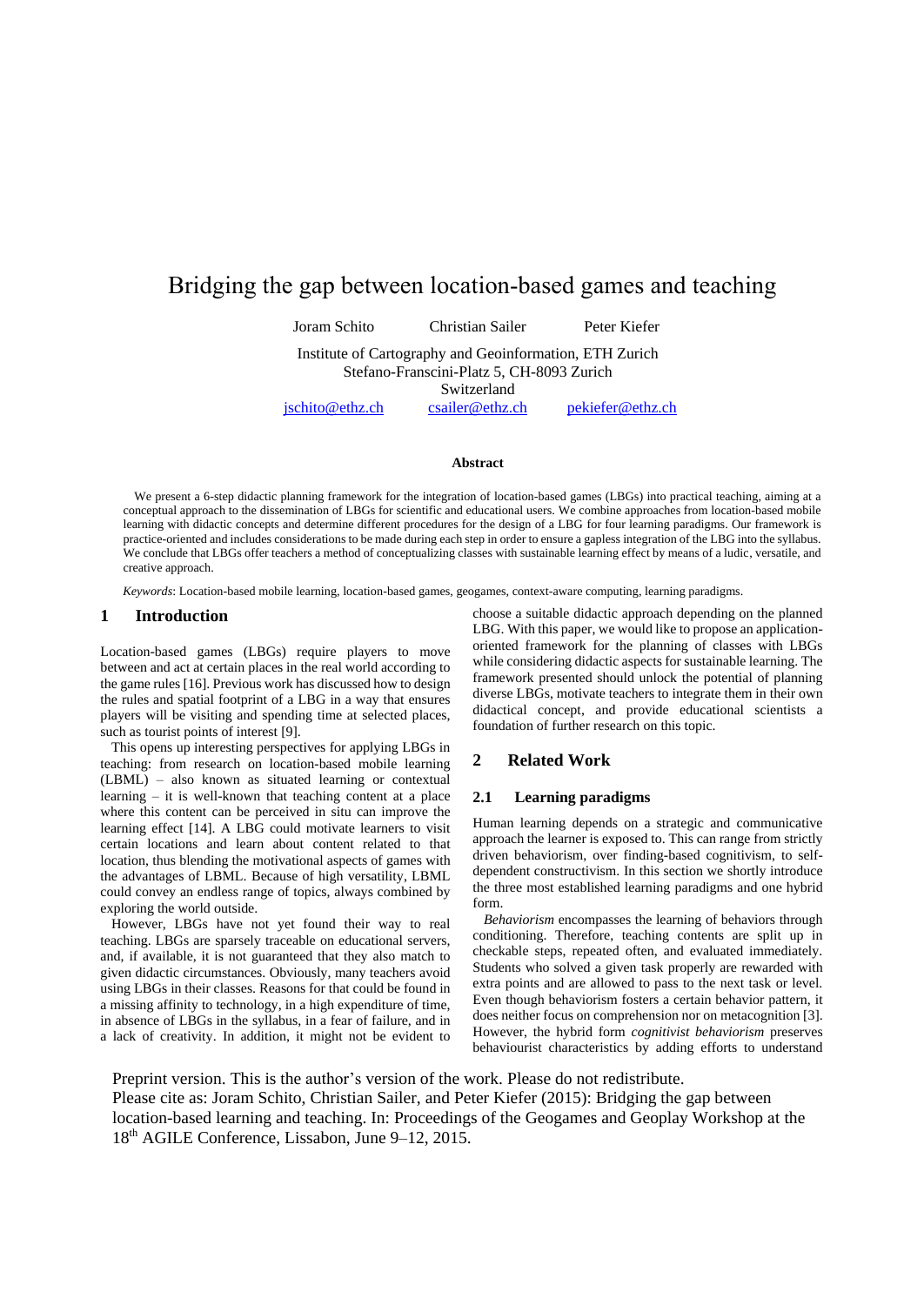relations between phenomena [4]. As students repeat tasks, teachers expect them to correctly interpret and explain linkages.

In contrast, *cognitivism* depends on insight-based learning. Teaching contents are complex and inter-connected with the aim of stimulating the thinking process. Thus, cognitivism focuses on operations that support the understanding of phenomena: identify, analyse, combine, organise information, solve tasks, combine observations, and develop ideas, with the aim of enabling students to transfer knowledge to new situations. Finding a balance between the conveyed and the developed knowledge is equally crucial as the right choice of the learning environment [3].

Last, *constructivism* assumes knowledge to be actively built on experience. Since knowledge is neither universal nor objective, learning must take place individually. Thus, building up knowledge from conveyed teaching contents is not recognised to be successful. Instead, knowledge is seen as an intrinsic construction of the perceived reality, while every new interpretation of a phenomenon requires an adjustment of the inner model. Therefore, learning from own mistakes is constructivist and thus sustainable. Because of deep involvement with the subject matter during self-reliant learning, contents are sustainably born in mind. Furthermore, constructivism broadens teaching concepts by promoting collaborative, exploratory, and research-based learning [3].

## **2.2 Context-aware computing as an activity of Situated learning**

In [2] it is described that knowledge is situated, being in part a product of the activity, context, and culture in which it is developed and used. Learning methods that are embedded in authentic situations are regarded to be essential [2], inter alia because in situ sighting offers the possibility "to provide, develop, save, share and process information" [7]. Nowadays the situated learning theory in [12] can be used as a framework for designing computer-supported learning activities which take place on the field, enabled by the recent advancements in mobile, wireless and positioning technologies. An interesting subset of this kind of learning systems is the set of applications that makes intensive use of geo-referenced information, when the knowledge being acquired is strongly related to a geographical location [12]. The two following implementations for developing geo-collaborative applications were highlighted in [18]. In *learning with patterns*, students took the role of a measurer by capturing sensor and geo-positional data. In *learning with simulations*, the student's role changed to that of a network planner who had the task of choosing a right network model for a given situation at a certain place.

*Context-aware computing* relies on the gathering of information from the environment which provides a measure of what is currently going on around the user and the device. Activities and content that are particularly relevant to that environment can then be made available. Context-aware mobile devices can support learners by allowing a learner to maintain their attention on the world and by offering appropriate assistance when required [1].

#### **2.3 Learning with location-based games**

One of the earliest works suggesting LBGs for LBML reports that participants of an orientation game enjoyed the game, being moved "into a state where they are mentally ready for learning" [17]. However, a real learning effect could not be demonstrated.

In the game *Savannah*, learners were supposed to achieve a conceptual understanding of animal behaviour by acting as lions themselves in a mobile game [5]. Phases of playing as a lion and reflective phases (in the so-called "Den", a classroomlike area different from the game field) alternated. The authors report that

*"the greatest failure of the study to date was the failure to maximise the opportunity for the children to act as selfmotivated learners in the Den setting, reflecting on and developing strategies for improved games play. Instead […] we offered children the opportunity to act as players outside, and then in the Den requested that they act 'as pupils' and listen to useful information."*

This highlights the importance of the didactics concept for LBG-based learning throughout all phases of teaching.

A larger study investigated the impact of LBG-based learning on the acquisition of factual knowledge on the one, and an increased motivation for the subject History on the other hand [8]. The results showed that pupils playing the game learned more knowledge than a test group who received a regular lesson, whereas no significant differences were found for motivation towards the subject. The authors argue that playing the game once might not be enough to establish a motivational effect. This demonstrates another issue around LBML: it should not be considered a one-shot affair, but be integrated into regular lessons [18]. This requires that teachers can easily integrate LBGs into their lessons and combine it with their didactical concept.

The ubiquitous game *Weatherlings* [10] was developed to encourage the use of particular skills, such as critical thinking and problem solving, while also embedding those skills in a setting that rewards students for learning particular science content. The authors concluded that designing such games requires an understanding of elements of game design, learning sciences, and the real-world logics of students' existences, namely the technology available to them in and out the classrooms. A study with Weatherlings showed that students were eager to play casual educational games in their spare time.

Game editing tools that support the semi-automated localization and content design for LBGs can help teachers in integrating LBGs into their lessons<sup>1</sup>. The user of such tools can be either the teacher or students themselves (designing games for other students). In terms of the three-layered framework suggested in [15], these tools support the game design on the ludic and narrative level, i.e., the levels of game rules, game mechanics, and location-based tasks. The third, the performative level of LBG design for teaching concerns the connection of the LBG to the learning goals and didactic concept. This is the level we focus on in this paper.

1

 $<sup>1</sup>$  An example is the CityPoker Game Designer (last visited</sup> 12 March 2015)[: http://www.geogames-team.org/designer/](http://www.geogames-team.org/designer/)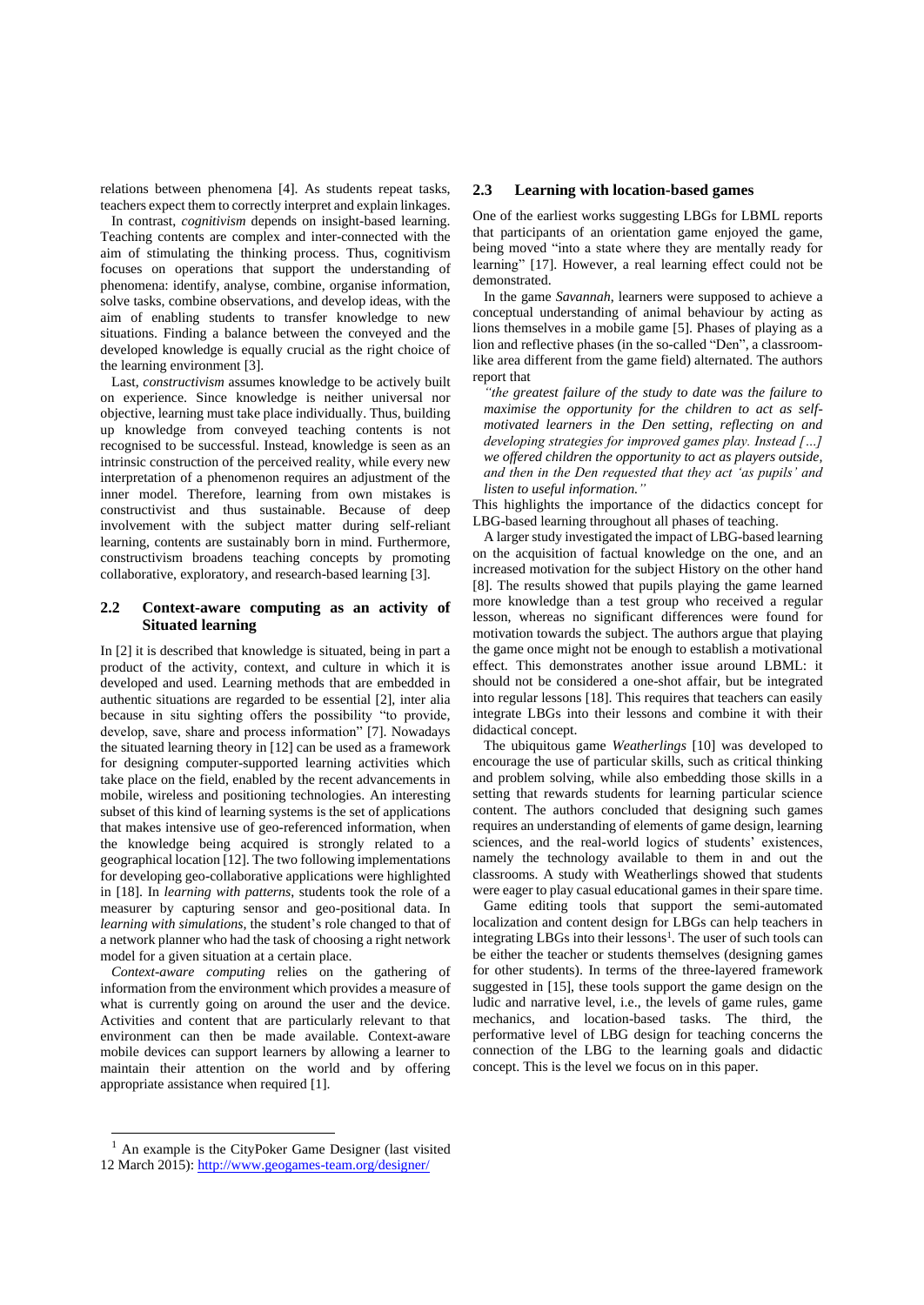## **3 A framework for teaching with locationbased games**

The framework presented o[n Fig. 1](#page-5-0) combines didactic concepts with application-oriented planning and is structured chronologically. After describing didactic and practical prerequisites, a 6-step guideline explains the deliberations that should be taken into consideration for the planning of LBGs.

## **3.1 Prerequisites**

Initially, content-based prerequisites lead to the demarcation of the learning contents and thus form the basis of all following decisions. Fundamental questions refer to the target audience, the age group, and to the learning content. The latter can be demarcated using a cascading process in which following questions are approached: what is the subject? Which topics and indicative targets are provided by the syllabus? Which prerequisites do my students have? Besides content-based demarcation, practical prerequisites set decision limits. On the one hand, available resources (e.g., material, expenditures, time) are also dependent on the chosen location and must be budgeted. On the other hand, due to unequal prior knowledge with the handling of mobile devices, a general complexity range must be set in order to guarantee learning progress for good as well as for weak students.

## **3.2 Process sequence**

Next, the framework comprises six steps which lead to a LBG seamlessly embedded into a given syllabus.

## **I. Set scope**

First, broad learning goals are defined depending on the target topic. Subsequently, the approximate location is determined, and the extent of the study area is limited based on these considerations in order to reduce complexity.

## **II. Select learning paradigm**

Second, teachers choose an appropriate learning paradigm by taking into account its pros and cons [3]. The decision tree shown in [Fig. 1](#page-5-0) implies two subsequent questions that help choosing the suitable learning paradigm based on the desired approach. Different colors in [Fig. 1](#page-5-0) indicate different learning paradigms.

## **III. Select places**

Third, representative places in the study area are selected based on a hermeneutical filtering process between theory-based preparation and in-situ reconnaissance. Potential places can be determined by literature study, by seeking information on educational servers, by own experience, and by other sources.

## **IV. Select class structure**

Following, the lesson containing the LBG must be projected. Based on indicative targets and on broad learning goals, shortterm goals are defined comprising fine learning goals with a cognitive aspect, practical skills, and affirmative goals. In consideration of these short-term goals, teachers configure the LBG w.r.t. several parameters, focusing on following questions: how is the LBG arranged? Which rules must be complied with? How is the LBG expected to proceed? Further, aspects as time limit, group size, used material, and number of levels must be likewise considered in order to create specific tasks.

## <span id="page-2-0"></span>**V. Develop learning materials**

Next, a complex sequence of decisions to create tasks is made. I[n Fig. 1,](#page-5-0) grey boxes show universal instructions while colored boxes depend on the learning paradigm and might overlap (gradient colors). It is expected that all tasks always comply with the syllabus and that variation in the task types used is aimed at (see brown boxes i[n Fig. 1\)](#page-5-0). Because of the repetitive approach of behaviorism, we expect that games in this learning paradigm are mainly repetitive, competitive, little cognitive and thus, dominated by performance goals. With regard to Bloom's revised taxonomy categories [11], behavioristic tasks use taxonomy category 1, i.e., *remembering*, *recognizing*, and *recalling*, whereas cognitivist behaviorism is characterized by linking contents, thus incorporating also tasks of taxonomy category 2 [4], e.g., *interpreting*, *comparing*, and *explaining*. Therefore, we suppose for behaviorism many repetitive tasks with low complexity and increasing difficulty. Additionally, tasks affected by cognitivist behaviorism should incorporate some relationships between phenomena. Because of the repetitive character, rating should occur immediately, thus input fields which only can be true or false (e.g., multiple choice variations, clozes or input fields) are likely to be chosen here.

In contrast, cognitivist and constructivist tasks focus on the recognition of relationships and thus, require the concentration on mastery goals. Also in these two paradigms, tasks of taxonomy categories 1 and 2 are used, though category 3 or above (e.g., *applying*, *analyzing*, *evaluating*, and *creating*) are primarily sought. Therefore, we suppose for both analytical tasks with high complexity and strong connecting content. Additionally, tasks affected by constructivism should incorporate exploratory approaches and might be collaborative. Because of the emphasis on exploring and on describing relations, rating should be reviewed by a teacher where a qualitative feedback is required. Therefore, input fields with interactive properties or qualitative answering (e.g., place markers, drag and drop, interactive assignments or input fields) fit best with this learning paradigm.

Once the tasks have been created, the solutions must be defined. This is particularly challenging for cognitivism and constructivism where it must be defined which qualities of the response prove sufficiency or either proficiency. Next, an overall threshold defines the number of answers that must be correct to prove comprehension and thus to step one level further. To conclude the development of learning contents, learning materials are designed or applications are developed.

## **VI. Seamlessly embed in syllabus**

The last step describes the planning of a seamless embeddedness in the syllabus. Students must understand that the LBG performed is essential for comprehending the formerly learned content as a whole. Therefore, didactic transitions to the LBG are equally crucial as a debriefing after the LBG [18]. To ensure homogenous learning improvement and to avoid knowledge lost, teachers can provide e.g., a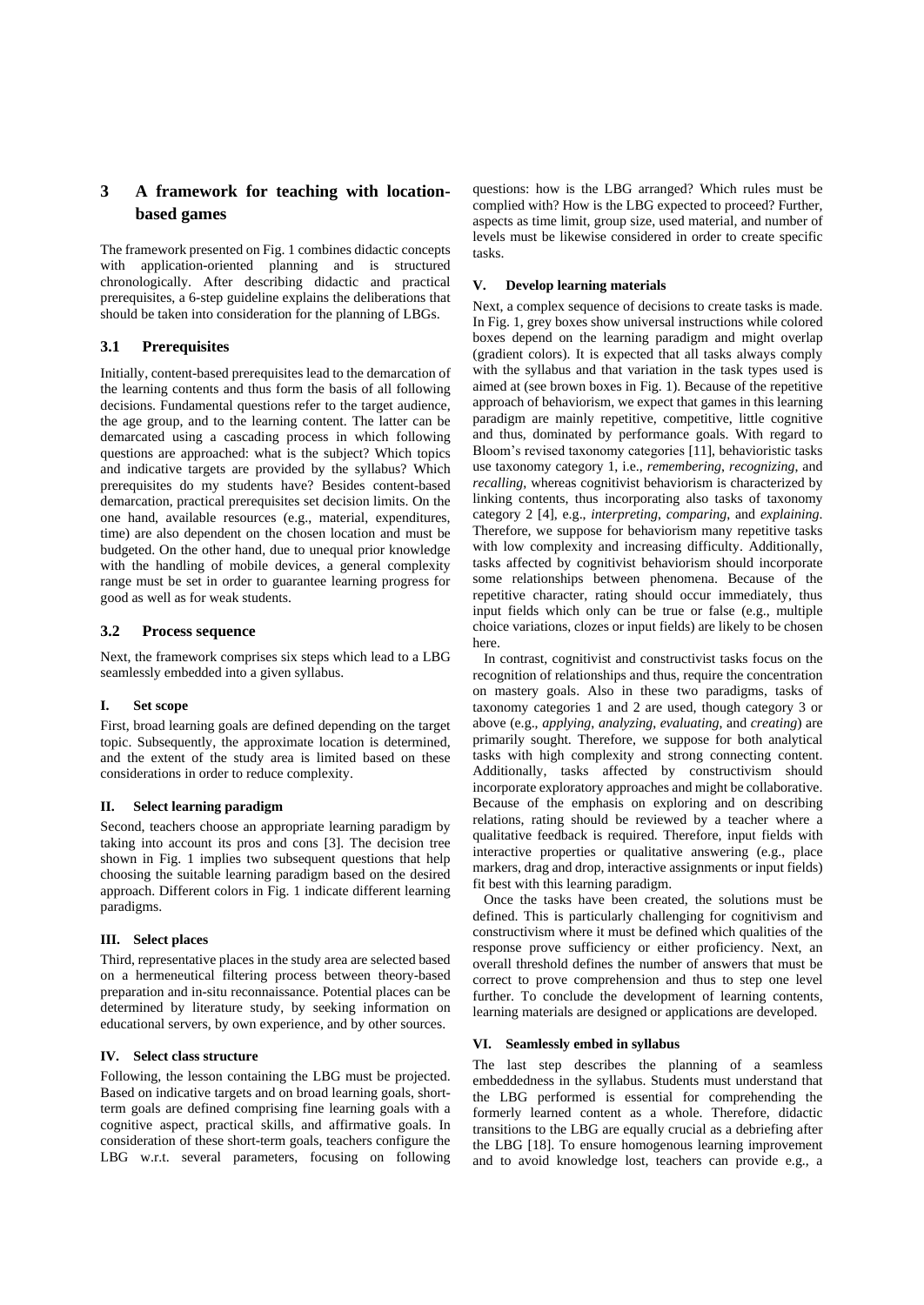summarizing quiz or an announced test. Moreover, the LBG must be introduced so interestingly that the participants are eager to achieve the set goals and to sustainably learn essential parts of the intended learning content.

#### **3.3 An example of a LBG on soil science**

Based on the described learning paradigms we created four LBG concepts for a high school class in geography with approximately 16-year-old students. The topic covers soil science and biogeography in the field and requires previous knowledge of climatology, geology, chemistry and ecology. As objective, interrelations between soil types, forest communities, microclimate, and geology should be recognized. Locations and outcrops are representative of showing specific phenomena.

#### **3.3.1 Behaviorism**

As objective, students are instructed to identify and to classify different soil types and forest communities with an app containing decision trees, maps and fact sheets. Different horizons are examined by pH measurement, by height measurement and by optical inspection. Once a multiple choice question has been interpreted correctly, students get a point and progress to the next level at another place. The group with the most points achieved within a specified time limit wins the competition.

#### **3.3.2 Cognitivist behaviorism**

Based on the behavioristic approach, the example above can be continued by implementing linkages between different factors. Additionally, connections between the soil types and the forest communities could be done. If the same connection between two factors appears at different locations, it might indicate a correlation. Students then are commissioned to analyze the locations and search factors relevant to deduce a connection between them. Extra points will be given for the correct determination of relevant location factors and linkages by multiple choice.

#### **3.3.3 Cognitivism**

Every team receives the target destination as well as information about the topic, the procedure, and the cognitive goals by mobile app. The virtual tutor explains the significance of indicator plants and provides fact sheets concerning the location factors of occurring plants. Students then analyze whether the observed location factors match to the respective soil profile in order to determine indicator plants. Once links have been found, the comparison with climatic and geological maps can be considered. Do soil type, forest community and indicator plant further match with the occurrence of a specific microclimate? Is it likely that their appearance is dependent on geological factors? In that way, knowledge can be transferred by creating tasks in which students should predict a specific soil type or forest community and then verify by observing and measuring at the next location. All groups that complied at least 75% of the demanded connections or that group with the most correctly predicted soil types win the game.

#### **3.3.4 Constructivism**

Groups are distributed over the study area and provided with goals, mobile devices, and tasks. Beside determining soil types, students prove chemical processes in each soil horizon in order to understand the underlying soil-building processes by own experience. In that way, previous knowledge is used to obtain new findings. By comparing in-situ observations about soil type and forest community with climatic and geological maps, students should draw conclusions as to the underlying relations between the factors. The acquaintance of knowledge relies on collaboration as major connections can only be found by the exchange of information through a platform, e.g., while entering the records about the soil type. Concept A: Those three teams win the game which analysed the locations most precisely or contributed most to the major findings by allocating the soil types or forest communities correctly. Concept B: Everybody is a winner if every team contributes to the major findings and exchanges the records. Thus, the system-theoretical approach ("the whole is more than the sum of its parts") can be directly assigned to the learning process.

## **4 Discussion**

Lude et al. [13] present "didactic scripts" as an interacting 3 step approach to bridge the gap between LBGs and teaching. These steps contain the setting of goals and audience, the planning of the implementation, and the consideration of surrounding conditions. Although our framework takes into account similar ideas, we encourage teachers more to reflect about the appropriate use of the learning paradigms. Thus, taxonomy categories and specific tasks depend on the chosen learning paradigm. While Lude et al. describe four examples based on Frohberg, Göth, and Schwabe's concept of different levels of context [7], we implement these implicitly in step [V](#page-2-0) (see third sub-step in the brown box in [Fig. 1\)](#page-5-0). In contrast to [13], our framework considers the seamless embedding into a syllabus and points out transition to and debriefing from the LBG.

A further point to discuss is whether LBML should provide also offline capabilities. In [6] it is argued that, based on the ubiquitous demand on and exchange of information, online use is sometimes not sufficient. However, our framework specifically includes games following a constructivist approach, as well as games played by groups in real-time. It is obvious that in these cases real-time interactions between peers (cooperation and collaboration) are a part of the game and thus mandatory.

## **5 Conclusion**

This paper offers a framework for planning LBGs while considering different learning paradigms. Because the implementation varies among the chosen paradigm, we additionally characterized examples of LBG concepts that focus on four usual learning paradigms. The framework should offer teachers support during the planning process by listing relevant factors that need to be taken into consideration.

Because education and learning approaches strongly vary between countries, this framework is thought as a possible solution, though it does not claim general validity.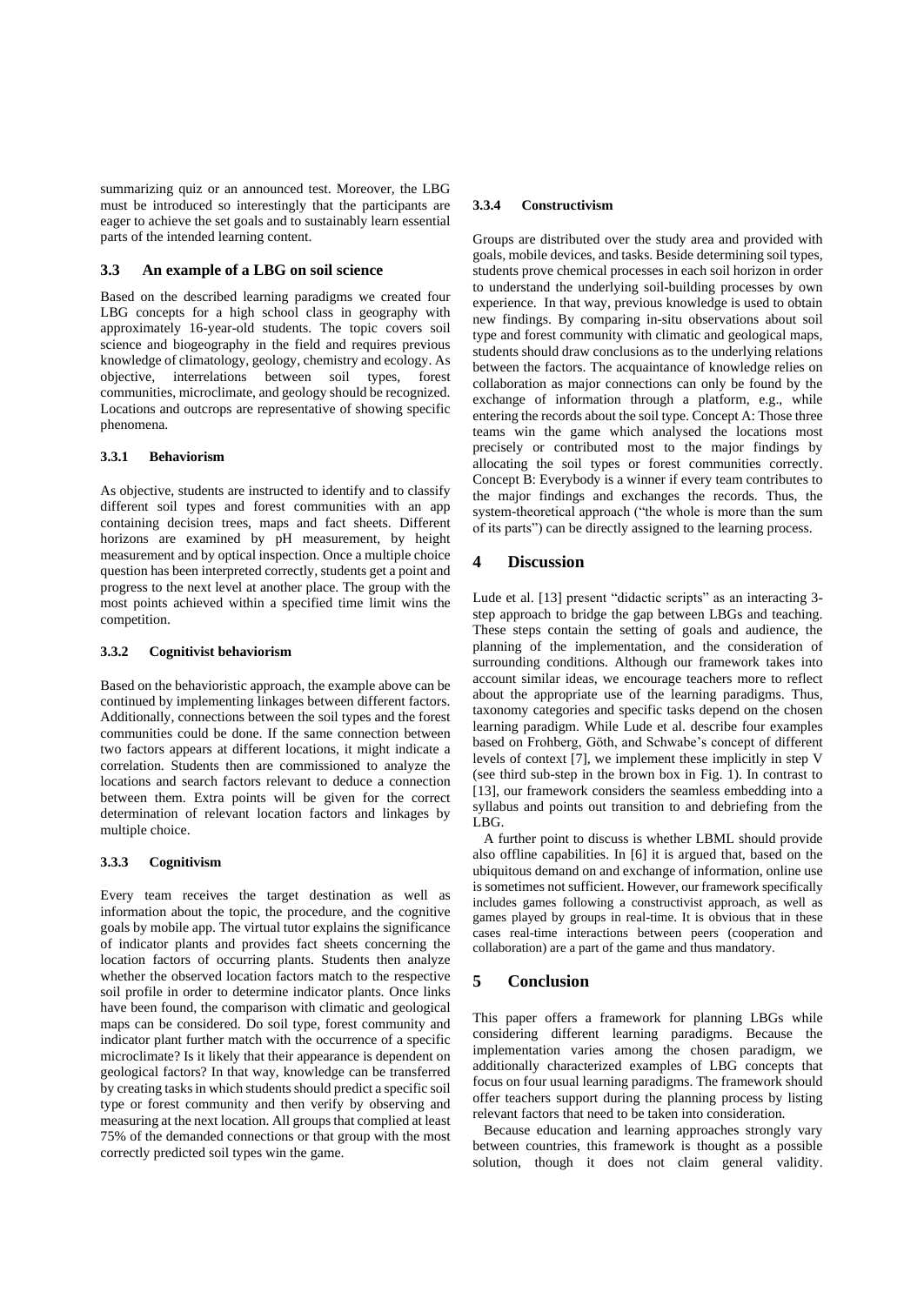Furthermore, the examples listed do not claim to be the only possible solution. Instead, teachers must decide about the exact arrangement of their LBG. Because LBGs are versatile, teachers can get creative and design a diverse LBG that matches to the syllabus and helps students in achieving knowledge in a ludic approach.

#### **6 Outlook**

LBGs have a high potential to convey knowledge based on a ludic approach. However, only few studies about the cognitive efficiency of LBGs and of edutainment concepts exist so far. Since the present framework has not been tested yet, further research will be needed to prove its practicality. In order to close this gap, it is necessary to investigate whether the barriers for using LBGs in teaching can be lowered by using the framework. Teachers will need to conceptualize and design LBGs based on the presented framework, integrate them into their teaching, and report on their experiences with the approach. Certainly, the students' learning success needs to be evaluated as well.

## **References**

- [1] Brown, Elizabeth. "Introduction to location-based mobile learning." In: *A report from the STELLAR Alpine Rendez-Vous workshop series*, Nottingham, UK. (2010): 7–9.
- [2] Brown, John S., Allan Collins & Paul Duguid: "Situated cognition and the culture of learning." Educational researcher, 18.1. (1989): 32–42.
- [3] Cooper, Peter A. "Paradigm Shifts in Designed Instruction: From Behaviorism to Cognitivism to Constructivism." Educational technology, 33.5 (1993):  $12-19$
- [4] Dubs, Rolf: "Lehrerverhalten: Ein Beitrag zur Interaktion von Lehrenden und Lernenden im Unterricht." Franz Steiner Verlag, Stuttgart, 2nd Edition. (2009).
- [5] Facer, Keri, Richard Joiner, Danae Stanton Fraser, Jo Reid, Richard Hull, and David Kirk. "Savannah: mobile gaming and learning?" Journal of Computer Assisted Learning 20.6 (2004): 399–409.
- [6] Feulner, Barbara, and Ulrike Ohl. "Mobiles ortsbezogenes Lernen im Geographieunterricht." Praxis Geographie, 7– 8 (2014): 4–8.
- [7] Frohberg, Dirk, Christoph Göth, and Gerhard Schwabe. "Mobile learning projects–a critical analysis of the state of the art." Journal of Computer Assisted Learning 25.4 (2009): 307-331.
- [8] Huizenga, Jantina, Wilfried Admiraal, Sanne Akkerman, and Geert Ten Dam. "Mobile game‐based learning in secondary education: engagement, motivation and learning in a mobile city game." Journal of Computer Assisted Learning 25.4 (2009): 332–344.
- Kiefer, Peter, Sebastian Matyas, and Christoph Schlieder. "Geogames-integrating edutainment content in locationbased games." (2007).
- [10] Klopfer, Eric, Josh Sheldon, Judy Perry, and Vivian Hsueh-Hua Chen. "Ubiquitous games for learning (UbiqGames): Weatherlings, a worked example." Journal of Computer Assisted Learning 28.5 (2012): 465-476.
- [11] Krathwohl, David R. "A Revision of Bloom's Taxonomy: An Overview." Theory into practice, 41.4 (2002): 212– 218.
- [12] Lave, Jean, and Etienne Wenger. "Situated learning: Legitimate peripheral participation." Cambridge university press (1991).
- [13] Lude, Armin, Steffen Schaal, Marcel Bullinger, and Sebastian Bleck. "Mobiles, ortsbezogenes Lernen in der Umweltbildung und Bildung für nachhaltige Entwicklung." (2013): 74–91.
- [14] Schaal, Steffen, Sonja Grübmeyer, and Monica Matt. "Outdoors and Online-inquiry with mobile devices in preservice science teacher education." World Journal on Educational Technology 4.2 (2012): 113-125.
- [15] Schlieder, Christoph. "Geogames–Gestaltungsaufgaben und geoinformatische Lösungsansätze." Informatik-Spektrum 37.6 (2014): 567–574.
- [16] Schlieder, Christoph, Peter Kiefer, and Sebastian Matyas. "Geogames: Designing location-based games from classic board games." Intelligent Systems, IEEE 21.5 (2006): 40– 46.
- [17] Schwabe, Gerhard, and Christoph Göth. "Mobile learning with a mobile game: design and motivational effects." Journal of computer assisted learning 21.3 (2005): 204– 216.
- [18] Zurita, Gustavo, Nelson Baloian, and Jonathan Frez: "Using the cloud to develop applications supporting geocollaborative situated learning." Future Generation Computer Systems, 34. (2014): 124–137.